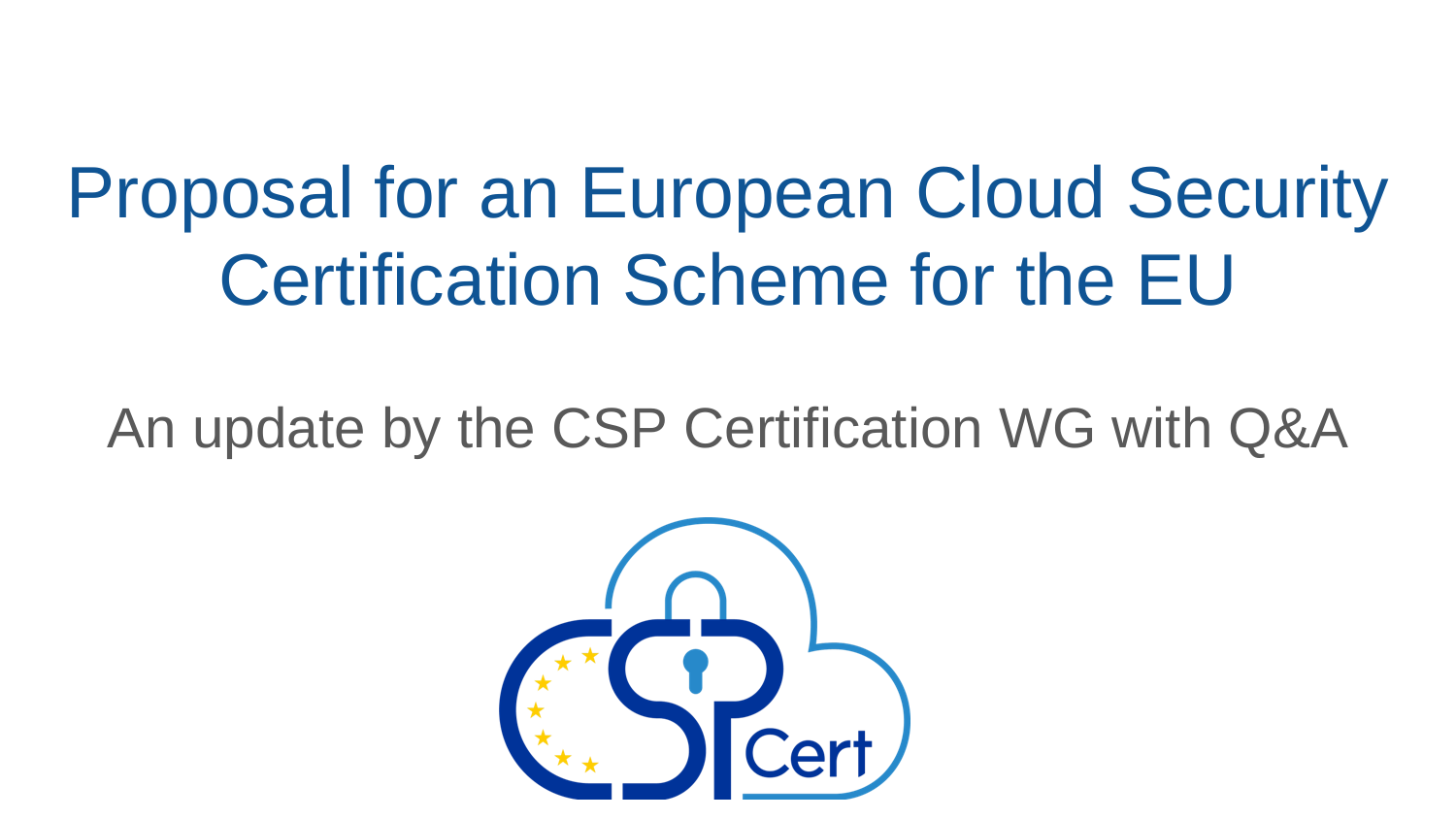# Objectives - CSP Certification Stakeholder Group CSP

- **1. The objective of the group is to explore the possibility of developing a European Cloud Certification Scheme in the context of the Cybersecurity Act (Title III, esp. Art. 47 (1)) and come up with a recommendation**
- 2. Such a scheme would facilitate a free movement of data and enable a better comparability of Cloud Services

#### **Important to note**

- We are developing a recommendation for a European Cloud Certification Scheme that we will present to **ENISA, European Commission, member states** and any other **relevant stakeholder**
- **ENISA will be responsible for setting up the scheme in accordance with the Cybersecurity Act**

#### **Our Guiding principles**

- Aim for the **highest common denominator** for security assurance
- **Do not reinvent the wheel, but build upon what** is out there
- **Balanced representation:** Supply side vs. demand side, Big companies vs. SME,EU centric
- **Openness, Transparency and Inclusiveness**
- **Pooling relevant expertise and experience**
- **Promote commitment and effective contribution**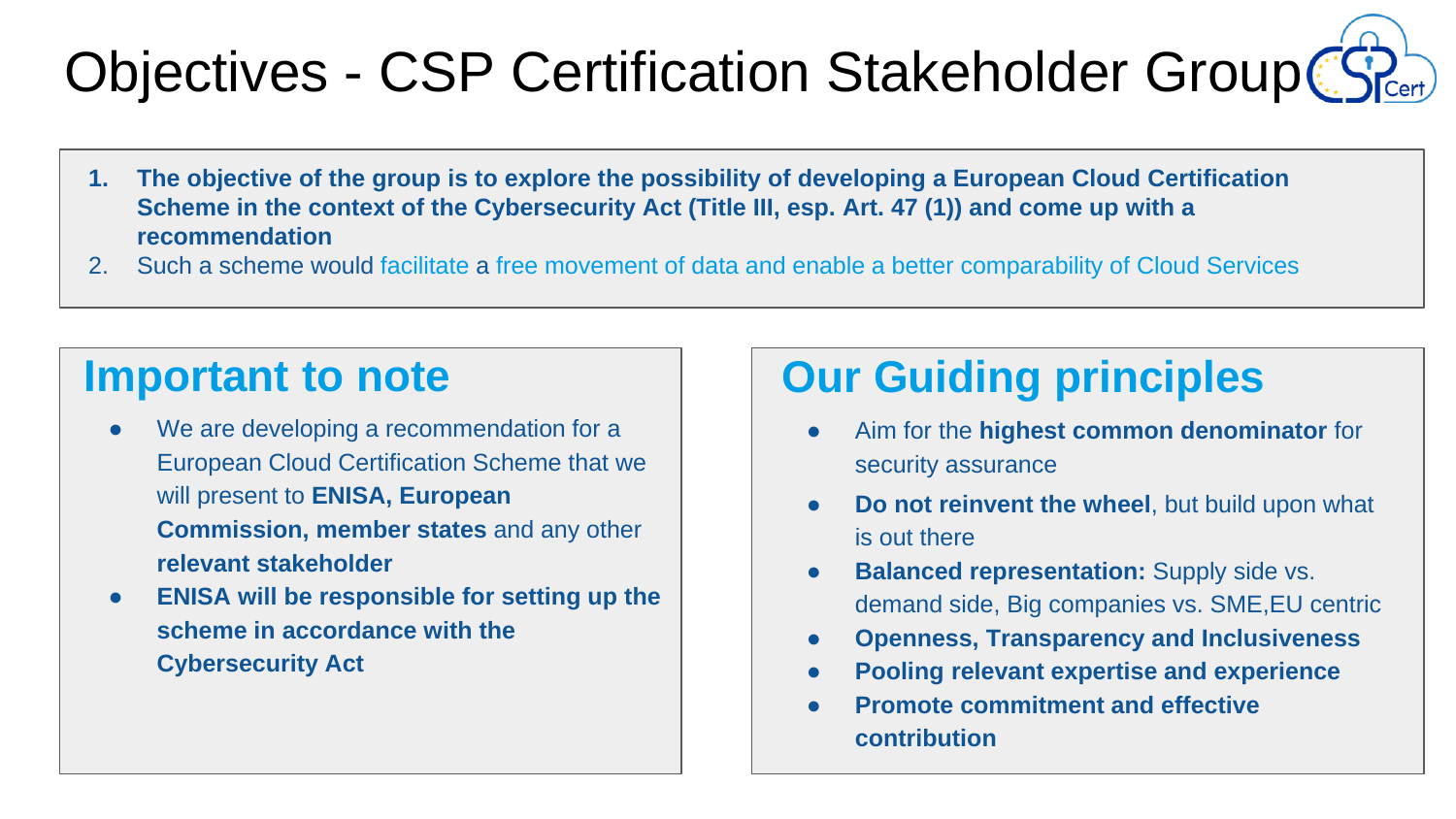## Self Regulatory Process Roadmap 2017-2019



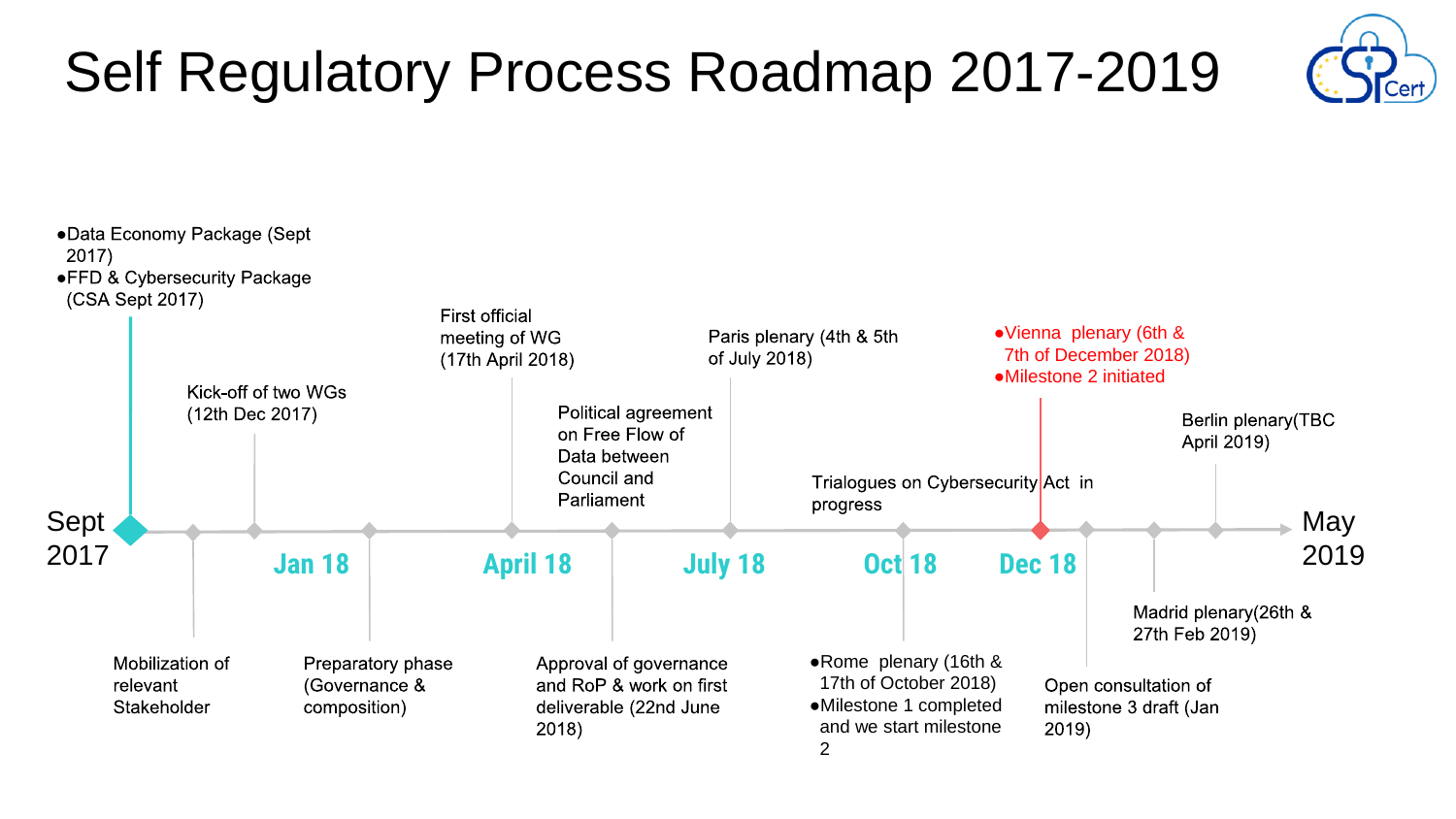### **Milestones**

#### **Milestone 2**

To make a comparative analysis of the different conformity assessment methodologies in existence (most prominent ones)

#### **Milestone 3**

To develop a recommendation for a European Cloud Certification Scheme which provides for a clear and comprehensive set of security requirements at given level(s) of assurance in accordance with the requirements set out in the Cybersecurity Act.